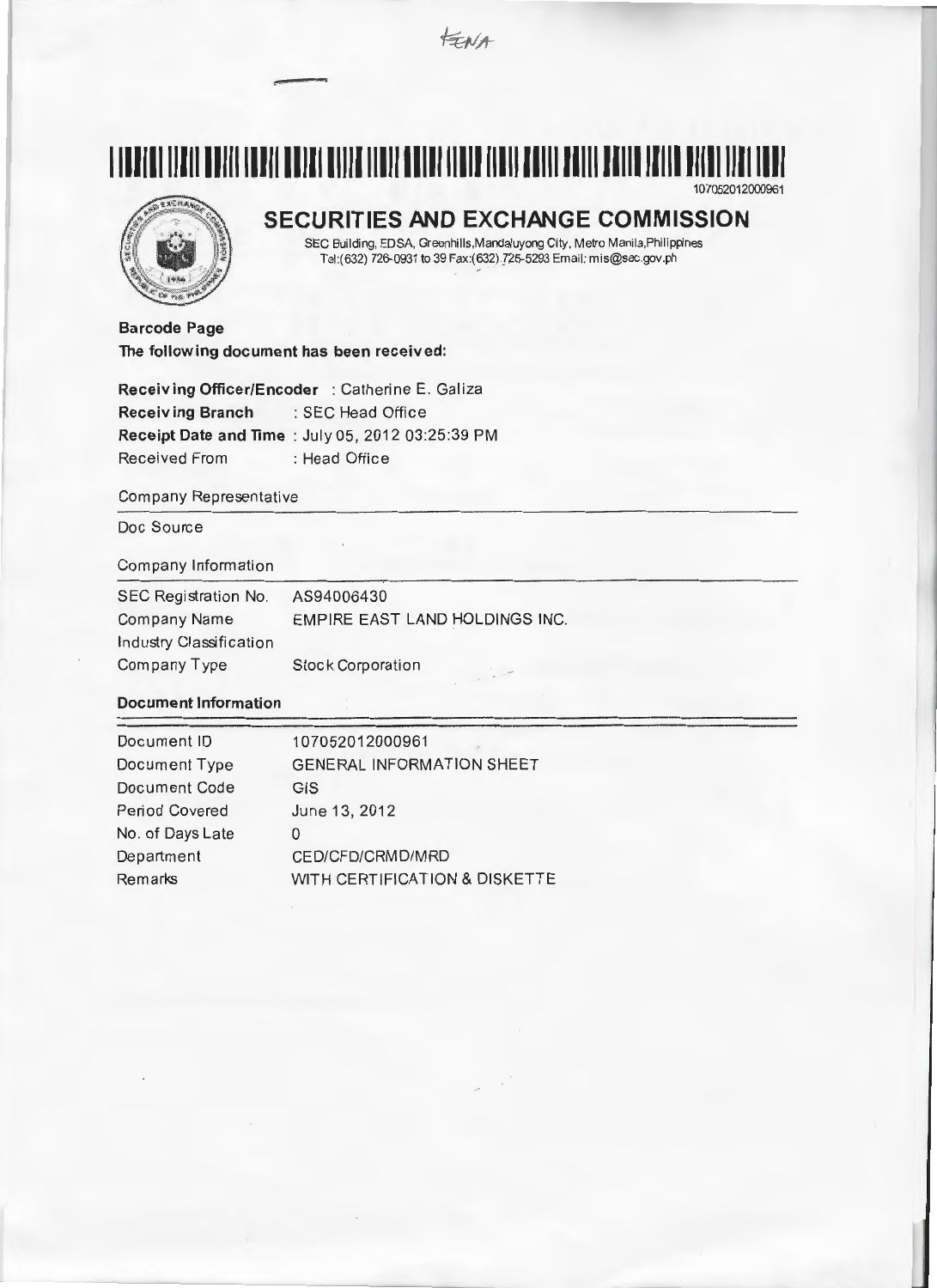

Remarks = pls. use black ink for scanning purposes

 $\overline{\phantom{a}}$ 

 $\sim$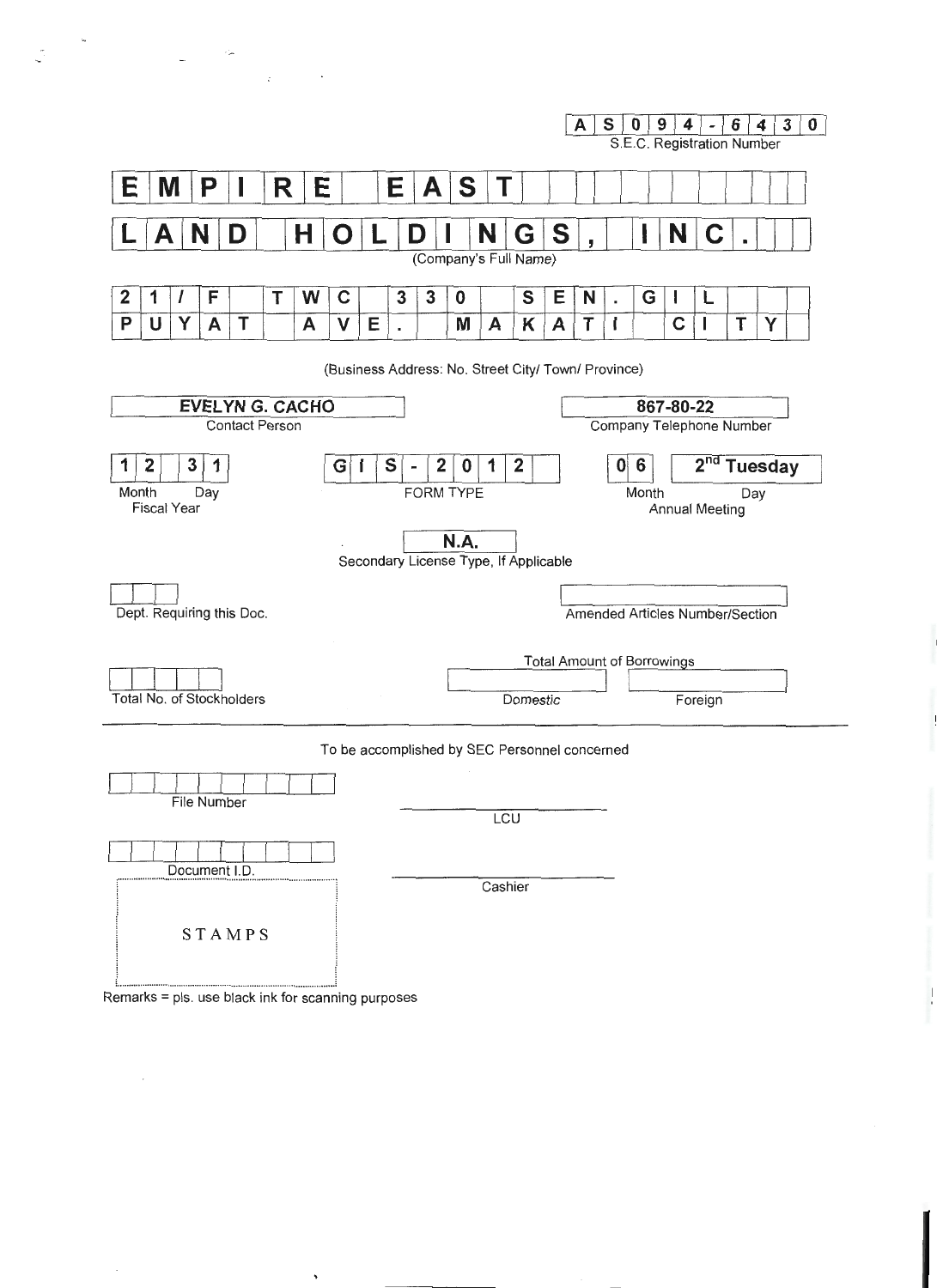# **CERTIFICATION**

I, DENNIS E. EDAÑO, of legal age, Filipino, with office address at 24<sup>th</sup> Floor, The World Centre, 330 Sen. Gil J. Puyat Avenue, Makati City, having been sworn in accordance with law, do hereby state that:

I am the Corporate Secretary of EMPIRE EAST LAND HOLDINGS, INC. 1. (the "Corporation"), a corporation duly organized and existing under Philippine laws with business address at 21<sup>st</sup> Floor, The World Centre, 330 Sen. Gil J. Puyat Avenue, Makati City;

I hereby certify that the diskette accompanying the General Information 2. Sheet of the Corporation filed with the Securities and Exchange Commission on the date hereunder contains the exact data stated in the hard copies of the General Information Sheet.

IN WITNESS WHEREOF, I have hereunto set my hand this  $\mu$   $\sqrt{\mu}$   $\sqrt{\mu}$  at Makati City, Philippines.

> **DENNIS E. EDAÑO Corporate Secretary**

**SUBSCRIBED AND SWORN** to before me this  $\frac{101 \cdot 04}{2012}$ at Makati City, Philippines, affiant exhibiting to me his Community Tax Certificate No. 07002697 issued on 16 January 2012 at the Makati City.



NOTARY PUBLIC

Ellan Mark G. Pailan **Notary Public** Until 31 December 2013 PTR No. 3176431; 01.03.12; Makati City IBP No. 877356; 01.03.12; Makati City Roll No. 52791; 05.12.06 MCLE Compliance No. III-0009479; 04.26.10 24/F The World Centre Building 330 Sen. Gil Puyat Ave., Makati City Telenhone No. 867-8016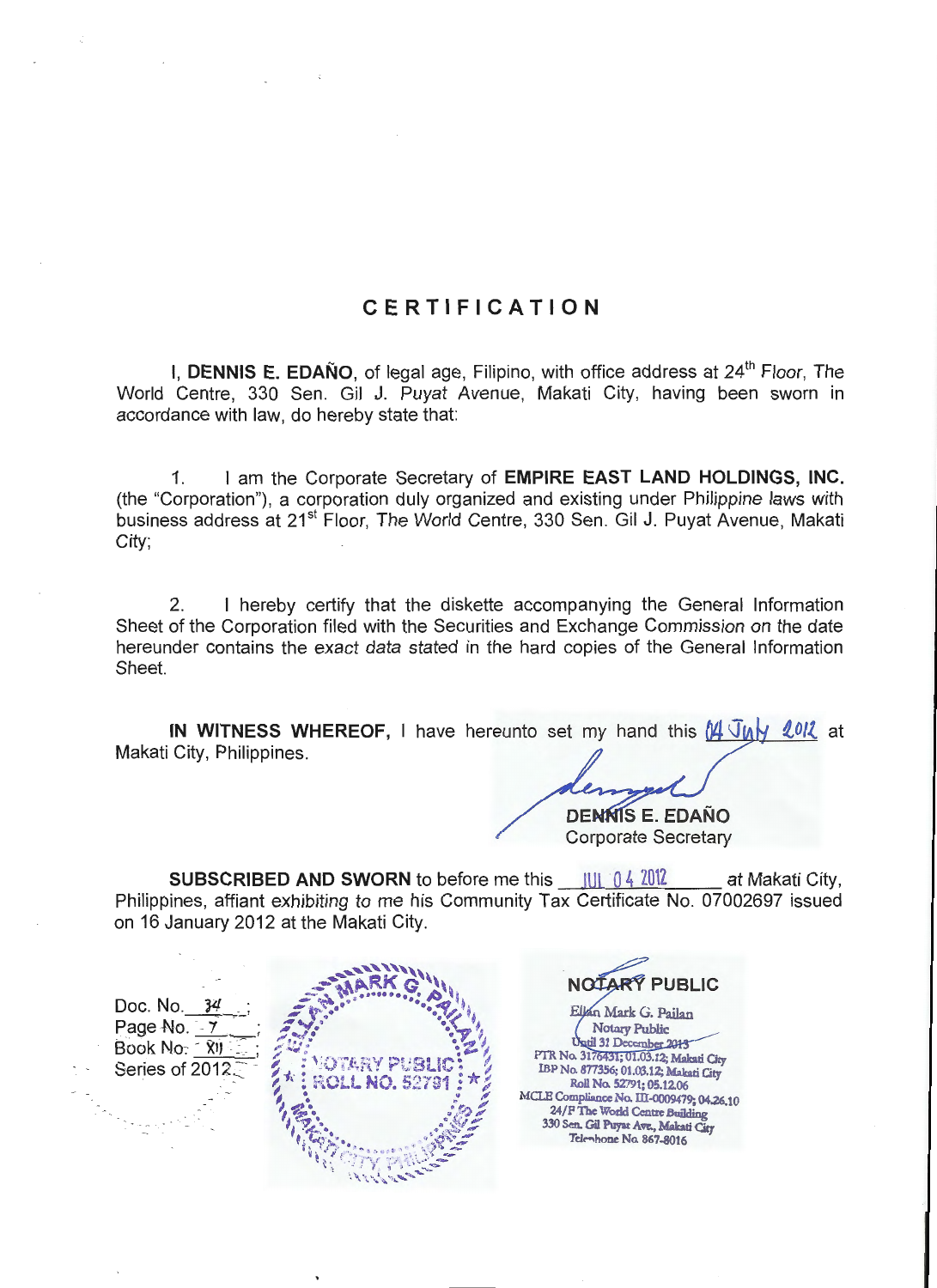|                                                                                                                                                                                                                                                                                                                                                                                                                                                                                                                                                                                                                                                                                                                                                                                                                                                                                                                                                                                                                                                                                                                                                                                                                                                                                                                                      | <b>GENERAL INFORMATION SHEET (GIS)</b>                                                |               |                                                            |                                                                                             |  |  |  |  |
|--------------------------------------------------------------------------------------------------------------------------------------------------------------------------------------------------------------------------------------------------------------------------------------------------------------------------------------------------------------------------------------------------------------------------------------------------------------------------------------------------------------------------------------------------------------------------------------------------------------------------------------------------------------------------------------------------------------------------------------------------------------------------------------------------------------------------------------------------------------------------------------------------------------------------------------------------------------------------------------------------------------------------------------------------------------------------------------------------------------------------------------------------------------------------------------------------------------------------------------------------------------------------------------------------------------------------------------|---------------------------------------------------------------------------------------|---------------|------------------------------------------------------------|---------------------------------------------------------------------------------------------|--|--|--|--|
|                                                                                                                                                                                                                                                                                                                                                                                                                                                                                                                                                                                                                                                                                                                                                                                                                                                                                                                                                                                                                                                                                                                                                                                                                                                                                                                                      | FOR THE YEAR 2012                                                                     |               |                                                            |                                                                                             |  |  |  |  |
|                                                                                                                                                                                                                                                                                                                                                                                                                                                                                                                                                                                                                                                                                                                                                                                                                                                                                                                                                                                                                                                                                                                                                                                                                                                                                                                                      | <b>STOCK CORPORATION</b>                                                              |               |                                                            |                                                                                             |  |  |  |  |
| <b>GENERAL INSTRUCTIONS:</b><br>1. FOR USER CORPORATION: THIS GIS SHOULD BE SUBMITTED WITHIN THIRTY (30) CALENDAR DAYS FROM THE DATE OF THE ANNUAL<br>STOCKHOLDERS' MEETING. DO NOT LEAVE ANY ITEM BLANK. WRITE "N.A." IF THE INFORMATION REQUIRED IS NOT APPLICABLE TO THE<br>CORPORATION OR "NONE" IF THE INFORMATION IS NON-EXISTENT.<br>2. IF NO MEETING IS HELD, THE CORPORATION SHALL SUBMIT THE GIS TOGETHER WITH AN AFFIDAVIT OF NON-HOLDING OF MEETING WITHIN THIRTY<br>(30) CALENDAR DAYS FROM THE DATE OF THE SCHEDULED ANNUAL MEETING (AS PROVIDED IN THE BY-LAWS). HOWEVER, SHOULD AN ANNUAL<br>STOCKHOLDERS' MEETING BE HELD THEREAFTER, A NEW GIS SHALL BE SUBMITTED/FILED.<br>3. THIS GIS SHALL BE ACCOMPLISHED IN ENGLISH AND CERTIFIED AND SWORN TO BY THE CORPORATE SECRETARY OF THE CORPORATION.<br>4. THE SEC SHOULD BE TIMELY APPRISED OF RELEVANT CHANGES IN THE SUBMITTED INFORMATION AS THEY ARISE. FOR CHANGES RESULTING<br>FROM ACTIONS THAT AROSE BETWEEN THE ANNUAL MEETINGS. THE CORPORATION SHALL SUBMIT ONLY THE AFFECTED PAGE OF THE GIS THAT<br>RELATES TO THE NEW INFORMATION TOGETHER WITH A COVER LETTER SIGNED BY THE CORPORATE SECRETARY OF THE CORPORATION. THE<br>PAGE OF THE GIS AND COVER LETTER SHALL BE SUBMITTED WITHIN SEVEN (7) DAYS AFTER SUCH CHANGE OCCURRED OR BECAME EFFECTIVE. |                                                                                       |               |                                                            |                                                                                             |  |  |  |  |
| 5. SUBMIT TWO (2) COPIES OF THE GIS TO THE CENTRAL RECEIVING SECTION, GROUND FLOOR, SEC BLDG., EDSA, MANDALUYONG CITY. ALL COPIES<br>SHALL UNIFORMLY BE ON A4 OR LETTER-SIZED PAPER WITH A STANDARD COVER PAGE. THE PAGES OF ALL COPIES SHALL USE ONLY ONE SIDE.<br>CORPORATIONS SUBMITTING A COPY OF THEIR GIS ONLINE OR VIA INTERNET SHALL SUBMIT ONE (1) HARD COPY OF THE GIS, TOGETHER WITH A<br>CERTIFICATION UNDER OATH BY ITS CORPORATE SECRETARY THAT THE COPY SUBMITTED ONLINE CONTAINS THE EXACT DATA IN THE HARD<br>COPY.<br>6. ONLY THE GIS ACCOMPLISHED IN ACCORDANCE WITH THESE INSTRUCTIONS SHALL BE CONSIDERED AS HAVING BEEN FILED.                                                                                                                                                                                                                                                                                                                                                                                                                                                                                                                                                                                                                                                                                 |                                                                                       |               |                                                            |                                                                                             |  |  |  |  |
| 7. THIS GIS MAY BE USED AS EVIDENCE AGAINST THE CORPORATION AND ITS RESPONSIBLE DIRECTORS/OFFICERS FOR ANY VIOLATION OF<br>EXISTING LAWS, RULES AND REGULATIONS                                                                                                                                                                                                                                                                                                                                                                                                                                                                                                                                                                                                                                                                                                                                                                                                                                                                                                                                                                                                                                                                                                                                                                      |                                                                                       |               |                                                            |                                                                                             |  |  |  |  |
|                                                                                                                                                                                                                                                                                                                                                                                                                                                                                                                                                                                                                                                                                                                                                                                                                                                                                                                                                                                                                                                                                                                                                                                                                                                                                                                                      |                                                                                       |               |                                                            |                                                                                             |  |  |  |  |
| <b>CORPORATE NAME:</b><br><b>EMPIRE EAST LAND HOLDINGS, INC.</b>                                                                                                                                                                                                                                                                                                                                                                                                                                                                                                                                                                                                                                                                                                                                                                                                                                                                                                                                                                                                                                                                                                                                                                                                                                                                     |                                                                                       |               |                                                            | <b>DATE REGISTERED:</b>                                                                     |  |  |  |  |
| <b>BUSINESS/TRADE NAME:</b><br><b>EMPIRE EAST LAND HOLDINGS, INC.</b>                                                                                                                                                                                                                                                                                                                                                                                                                                                                                                                                                                                                                                                                                                                                                                                                                                                                                                                                                                                                                                                                                                                                                                                                                                                                |                                                                                       | July 15, 1994 |                                                            |                                                                                             |  |  |  |  |
| <b>SEC REGISTRATION NUMBER:</b><br>AS094-6430                                                                                                                                                                                                                                                                                                                                                                                                                                                                                                                                                                                                                                                                                                                                                                                                                                                                                                                                                                                                                                                                                                                                                                                                                                                                                        | <b>FISCAL YEAR END:</b><br>December 31                                                |               |                                                            |                                                                                             |  |  |  |  |
| DATE OF ANNUAL MEETING PER BY-LAWS:<br>2nd Tuesday of June                                                                                                                                                                                                                                                                                                                                                                                                                                                                                                                                                                                                                                                                                                                                                                                                                                                                                                                                                                                                                                                                                                                                                                                                                                                                           | <b>CORPORATE TAX</b><br><b>IDENTIFICATION NUMBER</b><br>(TIN) 003-942-108             |               |                                                            |                                                                                             |  |  |  |  |
| <b>ACTUAL DATE OF ANNUAL MEETING:</b>                                                                                                                                                                                                                                                                                                                                                                                                                                                                                                                                                                                                                                                                                                                                                                                                                                                                                                                                                                                                                                                                                                                                                                                                                                                                                                | 13 June 2012                                                                          |               |                                                            | <b>WEBSITE/URL ADDRESS:</b>                                                                 |  |  |  |  |
| <b>COMPLETE PRINCIPAL OFFICE ADDRESS:</b>                                                                                                                                                                                                                                                                                                                                                                                                                                                                                                                                                                                                                                                                                                                                                                                                                                                                                                                                                                                                                                                                                                                                                                                                                                                                                            |                                                                                       |               |                                                            | www.empire-east.com                                                                         |  |  |  |  |
| 21/F The World Centre, 330 Sen. Gil Puyat Avenue, Makati City                                                                                                                                                                                                                                                                                                                                                                                                                                                                                                                                                                                                                                                                                                                                                                                                                                                                                                                                                                                                                                                                                                                                                                                                                                                                        |                                                                                       |               |                                                            | <b>E-MAIL ADDRESS:</b>                                                                      |  |  |  |  |
| <b>COMPLETE BUSINESS ADDRESS:</b>                                                                                                                                                                                                                                                                                                                                                                                                                                                                                                                                                                                                                                                                                                                                                                                                                                                                                                                                                                                                                                                                                                                                                                                                                                                                                                    |                                                                                       |               |                                                            | empire@empire-east.com<br><b>FAX NO:</b>                                                    |  |  |  |  |
| 21/F The World Centre, 330 Sen. Gil Puyat Avenue, Makati City                                                                                                                                                                                                                                                                                                                                                                                                                                                                                                                                                                                                                                                                                                                                                                                                                                                                                                                                                                                                                                                                                                                                                                                                                                                                        |                                                                                       |               |                                                            | (02) 867-8013                                                                               |  |  |  |  |
| <b>NAME OF EXTERNAL AUDITOR &amp; ITS SIGNING PARTNER:</b><br>PUNONGBAYAN & ARAULLO - NELSON J. DINIO                                                                                                                                                                                                                                                                                                                                                                                                                                                                                                                                                                                                                                                                                                                                                                                                                                                                                                                                                                                                                                                                                                                                                                                                                                |                                                                                       |               | <b>SEC ACCREDITATION NUMBER</b><br>(if applicable): 1036-A | <b>TELEPHONE NUMBER(S):</b>                                                                 |  |  |  |  |
| PRIMARY PURPOSE/ACTIVITY/INDUSTRY PRESENTLY ENGAGED IN:                                                                                                                                                                                                                                                                                                                                                                                                                                                                                                                                                                                                                                                                                                                                                                                                                                                                                                                                                                                                                                                                                                                                                                                                                                                                              |                                                                                       |               | <b>INDUSTRY CLASSIFICATION:</b>                            | (02) 867-8351 to 59<br><b>GEOGRAPHICAL CODE:</b>                                            |  |  |  |  |
| <b>Real Estate Development</b>                                                                                                                                                                                                                                                                                                                                                                                                                                                                                                                                                                                                                                                                                                                                                                                                                                                                                                                                                                                                                                                                                                                                                                                                                                                                                                       |                                                                                       |               | N.A.                                                       | N.A.                                                                                        |  |  |  |  |
| ========== INTERCOMPANY AFFILIATIONS        (AS OF 31 MAY 2011)==============                                                                                                                                                                                                                                                                                                                                                                                                                                                                                                                                                                                                                                                                                                                                                                                                                                                                                                                                                                                                                                                                                                                                                                                                                                                        |                                                                                       |               |                                                            |                                                                                             |  |  |  |  |
| <b>PARENT COMPANY</b>                                                                                                                                                                                                                                                                                                                                                                                                                                                                                                                                                                                                                                                                                                                                                                                                                                                                                                                                                                                                                                                                                                                                                                                                                                                                                                                | SEC REGISTRATION NO.                                                                  |               |                                                            | <b>ADDRESS</b>                                                                              |  |  |  |  |
| N.A.<br>SUBSIDIARY/AFFILIATE/ASSOCIATES                                                                                                                                                                                                                                                                                                                                                                                                                                                                                                                                                                                                                                                                                                                                                                                                                                                                                                                                                                                                                                                                                                                                                                                                                                                                                              | N.A.<br>SEC REGISTRATION NO.                                                          |               |                                                            | N.A.<br><b>ADDRESS</b>                                                                      |  |  |  |  |
| <b>EASTWOOD PROPERTY HOLDINGS, INC.</b>                                                                                                                                                                                                                                                                                                                                                                                                                                                                                                                                                                                                                                                                                                                                                                                                                                                                                                                                                                                                                                                                                                                                                                                                                                                                                              | A1996-05643                                                                           |               |                                                            | 188 Eastwood City Information Centre, E. Rodiriguez, Jr.<br>Avenue, Bagumbayan, Quezon City |  |  |  |  |
| <b>EMPIRE EAST COMMUNITIES, INC.</b>                                                                                                                                                                                                                                                                                                                                                                                                                                                                                                                                                                                                                                                                                                                                                                                                                                                                                                                                                                                                                                                                                                                                                                                                                                                                                                 | CS2008-16277                                                                          |               |                                                            | 21st Floor The World Centre,<br>#330 Sen. Gil Puyat Avenue, Makati City                     |  |  |  |  |
| GILMORE PROPERTY MARKETING ASSOCIATES, INC.                                                                                                                                                                                                                                                                                                                                                                                                                                                                                                                                                                                                                                                                                                                                                                                                                                                                                                                                                                                                                                                                                                                                                                                                                                                                                          | 21st Floor The World Centre,<br>A1996-5656<br>#330 Sen. Gil Puyat Avenue, Makati City |               |                                                            |                                                                                             |  |  |  |  |
| SUNTRUST PROPERTIES, INC.                                                                                                                                                                                                                                                                                                                                                                                                                                                                                                                                                                                                                                                                                                                                                                                                                                                                                                                                                                                                                                                                                                                                                                                                                                                                                                            | A1997-20806                                                                           |               |                                                            | G/F One World Square Bldg., Upper McKinley Rd.,<br>McKinley Hill Vill., Taguig City         |  |  |  |  |
| LAGUNA BELAIR SCHOOL, INC.                                                                                                                                                                                                                                                                                                                                                                                                                                                                                                                                                                                                                                                                                                                                                                                                                                                                                                                                                                                                                                                                                                                                                                                                                                                                                                           | AS096-1611                                                                            |               |                                                            | Laguna Bel Air Subdivision, Brgy. Don Jose,<br>Sta. Rosa, Laguna                            |  |  |  |  |
| SHERMAN OAK HOLDINGS, INC.                                                                                                                                                                                                                                                                                                                                                                                                                                                                                                                                                                                                                                                                                                                                                                                                                                                                                                                                                                                                                                                                                                                                                                                                                                                                                                           | CS2007-01594                                                                          |               |                                                            | 21st Floor The World Centre,<br>#330 Sen. Gil Puyat Avenue, Makati City                     |  |  |  |  |
| SONOMA PREMIER LAND, INC.                                                                                                                                                                                                                                                                                                                                                                                                                                                                                                                                                                                                                                                                                                                                                                                                                                                                                                                                                                                                                                                                                                                                                                                                                                                                                                            | CS2007-2847                                                                           |               |                                                            | 21st Floor The World Centre,<br>#330 Sen. Gil Puyat Avenue, Makati City                     |  |  |  |  |
| <b>VALLE VERDE PROPERTIES, INC.</b>                                                                                                                                                                                                                                                                                                                                                                                                                                                                                                                                                                                                                                                                                                                                                                                                                                                                                                                                                                                                                                                                                                                                                                                                                                                                                                  | CS2006-16217                                                                          |               |                                                            | 21st Floor The World Centre,<br>#330 Sen. Gil Puyat Avenue, Makati City                     |  |  |  |  |
|                                                                                                                                                                                                                                                                                                                                                                                                                                                                                                                                                                                                                                                                                                                                                                                                                                                                                                                                                                                                                                                                                                                                                                                                                                                                                                                                      | NOTE: USE ADDITIONAL SHEET IF NECESSARY                                               |               |                                                            |                                                                                             |  |  |  |  |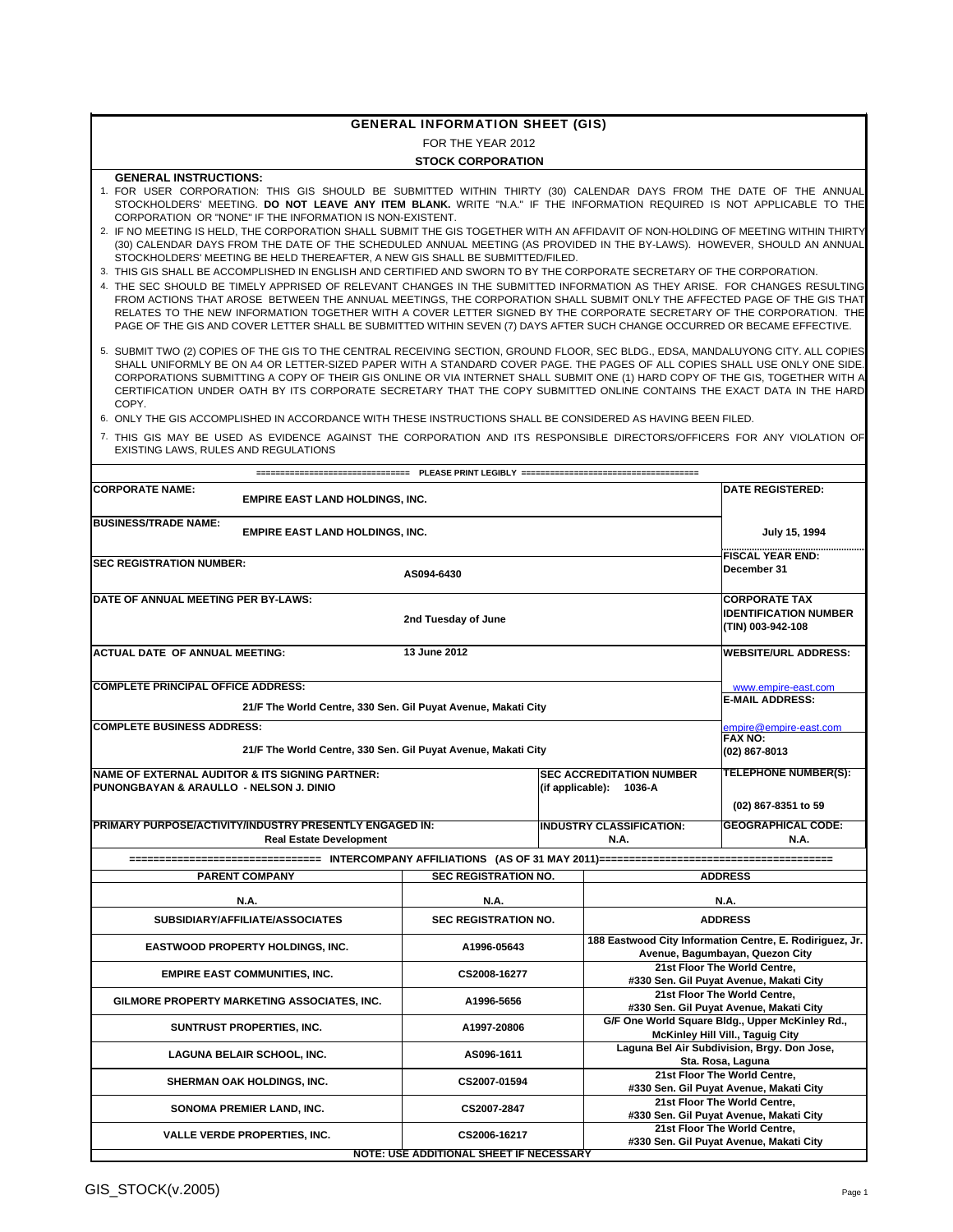STOCK CORPORATION

|                                                       |                                                                                                                                                                                                                                   | ===============                                        |                                         |                                                                                 | PLEASE PRINT LEGIBLY =====================        |                                                           |                          |  |
|-------------------------------------------------------|-----------------------------------------------------------------------------------------------------------------------------------------------------------------------------------------------------------------------------------|--------------------------------------------------------|-----------------------------------------|---------------------------------------------------------------------------------|---------------------------------------------------|-----------------------------------------------------------|--------------------------|--|
|                                                       |                                                                                                                                                                                                                                   | <b>CORPORATE NAME: EMPIRE EAST LAND HOLDINGS, INC.</b> |                                         |                                                                                 |                                                   |                                                           |                          |  |
|                                                       |                                                                                                                                                                                                                                   |                                                        |                                         | <b>CAPITAL STRUCTURE</b><br>(As of 31 May 2012)                                 |                                                   |                                                           |                          |  |
| <b>AUTHORIZED CAPITAL STOCK:</b>                      |                                                                                                                                                                                                                                   |                                                        |                                         |                                                                                 |                                                   |                                                           |                          |  |
|                                                       |                                                                                                                                                                                                                                   | <b>TYPE OF SHARES *</b>                                | <b>NUMBER OF</b><br><b>SHARES</b>       |                                                                                 | <b>PAR/STATED VALUE</b>                           | <b>AMOUNT (PhP)</b><br>(No. of shares X Par/Stated Value) |                          |  |
| <b>COMMON</b><br>PREFERRED                            |                                                                                                                                                                                                                                   |                                                        | 21,495,200,000<br>2,000,000,000         | 1.00<br>1.00                                                                    |                                                   | 21,495,200,000.00<br>2,000,000,000.00                     |                          |  |
|                                                       |                                                                                                                                                                                                                                   |                                                        |                                         |                                                                                 |                                                   |                                                           |                          |  |
|                                                       |                                                                                                                                                                                                                                   | <b>TOTAL</b>                                           | 23,495,200,000                          |                                                                                 | TOTAL P                                           | 23,495,200,000.00                                         |                          |  |
| <b>SUBSCRIBED CAPITAL</b>                             |                                                                                                                                                                                                                                   |                                                        |                                         |                                                                                 |                                                   |                                                           |                          |  |
| <b>FILIPINO</b>                                       | <b>NUMBER OF</b><br>NO. OF<br><b>SHARES IN</b><br><b>NUMBER OF</b><br><b>PAR/STATED</b><br>STOCK-<br><b>TYPE OF SHARES *</b><br><b>THE HANDS</b><br><b>VALUE</b><br><b>SHARES</b><br>OF THE<br><b>HOLDERS</b><br><b>PUBLIC **</b> |                                                        | <b>AMOUNT (PhP)</b>                     | % OF<br><b>OWNERSHIP</b>                                                        |                                                   |                                                           |                          |  |
|                                                       | 13,269                                                                                                                                                                                                                            | Common                                                 | 10,300,999,106                          |                                                                                 | 1.00                                              | 10,300,999,106.00                                         | 98.15%                   |  |
|                                                       |                                                                                                                                                                                                                                   | Preferred<br>Treasury                                  | 285,723,080<br>127,256,071              |                                                                                 | 1.00<br>1.00                                      | 285,723,080.00<br>127,256,071.00                          |                          |  |
|                                                       |                                                                                                                                                                                                                                   | <b>TOTAL</b>                                           | 10,713,978,257 TOTAL                    |                                                                                 | TOTAL P                                           | 10,713,978,257.00                                         | 98.15%                   |  |
| <b>FOREIGN</b><br>(INDICATE BY<br><b>NATIONALITY)</b> | NO. OF<br>STOCK-<br><b>HOLDERS</b>                                                                                                                                                                                                | <b>TYPE OF SHARES *</b>                                | <b>NUMBER OF</b><br><b>SHARES</b>       | <b>NUMBER OF</b><br><b>SHARES IN</b><br><b>THE HANDS</b><br>OF THE<br>PUBLIC ** | <b>PAR/STATED</b><br><b>VALUE</b>                 | <b>AMOUNT (PhP)</b>                                       | % OF<br><b>OWNERSHIP</b> |  |
|                                                       | 62                                                                                                                                                                                                                                | Common                                                 | 194,237,147                             |                                                                                 | 1.00                                              | 194,237,147.00                                            | 1.85%                    |  |
|                                                       |                                                                                                                                                                                                                                   |                                                        |                                         |                                                                                 |                                                   |                                                           |                          |  |
|                                                       |                                                                                                                                                                                                                                   |                                                        |                                         |                                                                                 |                                                   |                                                           |                          |  |
| <b>Percentage of Foreign Equity:</b>                  |                                                                                                                                                                                                                                   | <b>TOTAL</b>                                           | 194,237,147 TOTAL                       |                                                                                 | <b>TOTAL</b><br>P<br><b>TOTAL SUBSCRIBED</b><br>P | 194,237,147.00<br>10,908,215,404.00                       | 100%                     |  |
| <b>PAID-UP CAPITAL</b>                                |                                                                                                                                                                                                                                   |                                                        |                                         |                                                                                 |                                                   |                                                           |                          |  |
| <b>FILIPINO</b>                                       | NO. OF<br>STOCK-<br><b>HOLDERS</b>                                                                                                                                                                                                | <b>TYPE OF SHARES*</b>                                 | <b>NUMBER OF</b><br><b>SHARES</b>       |                                                                                 | <b>PAR/STATED VALUE</b>                           | <b>AMOUNT (PhP)</b>                                       | % OF<br><b>OWNERSHIP</b> |  |
|                                                       | 13,269                                                                                                                                                                                                                            | Common                                                 | 10,300,999,106                          | 1.00                                                                            |                                                   | 10,300,999,106.00                                         | 98.15%                   |  |
|                                                       |                                                                                                                                                                                                                                   | Preferred                                              | 285,723,080                             | 1.00                                                                            |                                                   | 285,723,080.00                                            |                          |  |
|                                                       |                                                                                                                                                                                                                                   | Treasury                                               | 127,256,071                             | 1.00                                                                            |                                                   | 127,256,071.00                                            |                          |  |
|                                                       |                                                                                                                                                                                                                                   |                                                        |                                         |                                                                                 |                                                   |                                                           |                          |  |
|                                                       |                                                                                                                                                                                                                                   | <b>TOTAL</b>                                           | 10,713,978,257                          |                                                                                 | <b>TOTAL</b><br>P                                 | 10,713,978,257.00                                         |                          |  |
| <b>FOREIGN</b><br>(INDICATE BY<br><b>NATIONALITY)</b> | NO. OF<br>STOCK-<br><b>HOLDERS</b>                                                                                                                                                                                                | <b>TYPE OF SHARES*</b>                                 | <b>NUMBER OF</b><br><b>SHARES</b>       |                                                                                 | <b>PAR/STATED VALUE</b>                           | <b>AMOUNT (PhP)</b>                                       | % OF<br><b>OWNERSHIP</b> |  |
|                                                       | 62                                                                                                                                                                                                                                | Common                                                 | 194,237,147                             | 1.00                                                                            |                                                   | 194,237,147.00                                            | 1.85%                    |  |
|                                                       |                                                                                                                                                                                                                                   |                                                        |                                         |                                                                                 |                                                   |                                                           |                          |  |
|                                                       |                                                                                                                                                                                                                                   |                                                        |                                         |                                                                                 |                                                   |                                                           |                          |  |
|                                                       |                                                                                                                                                                                                                                   |                                                        |                                         |                                                                                 |                                                   |                                                           |                          |  |
|                                                       |                                                                                                                                                                                                                                   | <b>TOTAL</b>                                           | 194,237,147                             |                                                                                 | <b>TOTAL</b><br>P                                 | 194,237,147.00                                            |                          |  |
|                                                       |                                                                                                                                                                                                                                   |                                                        |                                         | <b>TOTAL PAID-UP</b>                                                            | P                                                 | 10,908,215,404.00                                         | 100.00%                  |  |
|                                                       |                                                                                                                                                                                                                                   |                                                        | NOTE: USE ADDITIONAL SHEET IF NECESSARY |                                                                                 |                                                   |                                                           |                          |  |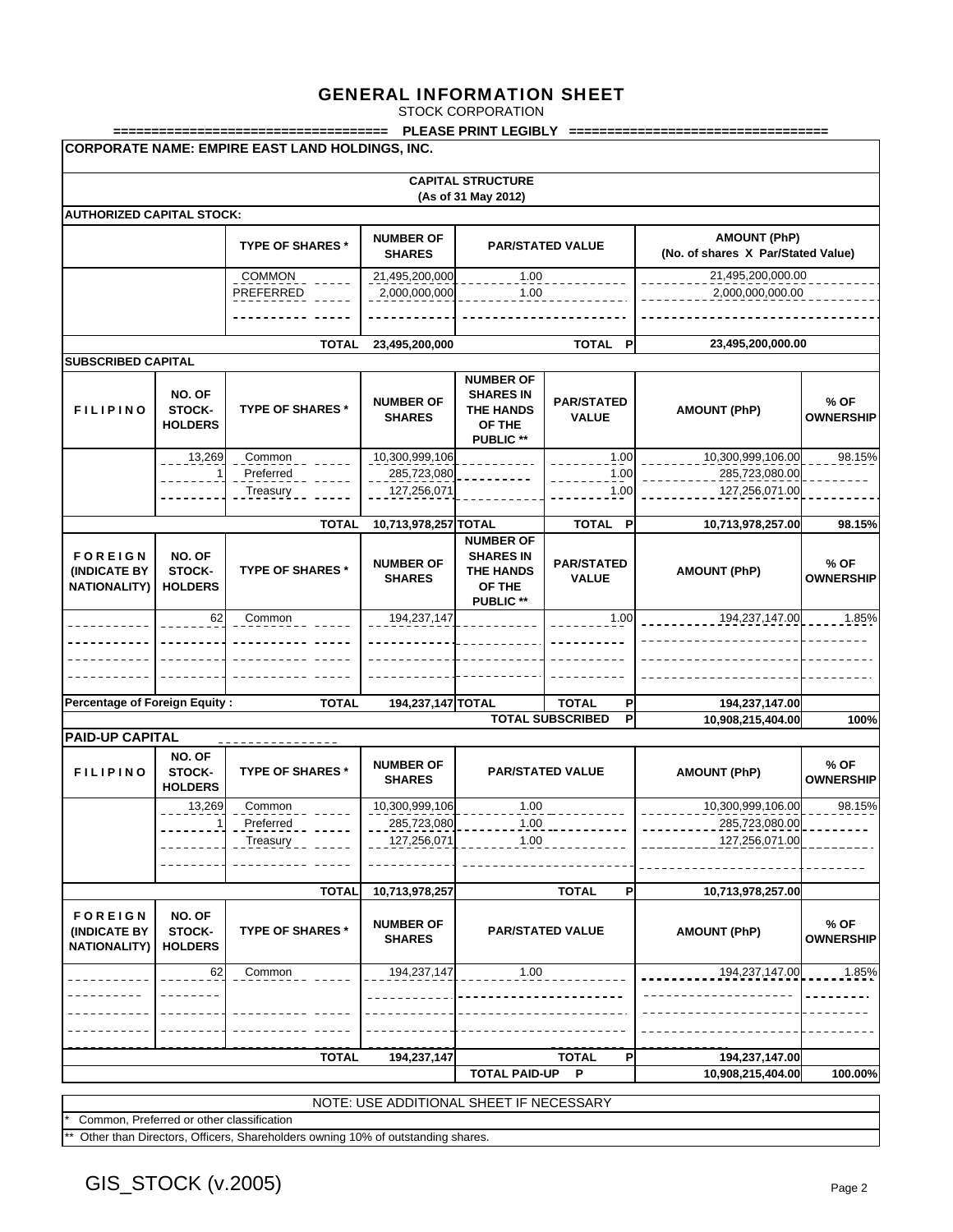STOCK CORPORATION

#### **================================ PLEASE PRINT LEGIBLY ================================**

**CORPORATE NAME: EMPIRE EAST LAND HOLDINGS, INC.**

|                                                                                                                                           | DIRECTORS / OFFICERS<br>(Effective 13 June 2012) |                         |                               |                                                            |                       |                                                                                                         |  |  |
|-------------------------------------------------------------------------------------------------------------------------------------------|--------------------------------------------------|-------------------------|-------------------------------|------------------------------------------------------------|-----------------------|---------------------------------------------------------------------------------------------------------|--|--|
| <b>NAME, NATIONALITY AND</b><br><b>CURRENT RESIDENTIAL ADDRESS</b>                                                                        | <b>INC'R</b>                                     | <b>BOARD</b>            | <b>STOCK</b><br><b>HOLDER</b> | <b>OFFICER</b>                                             | <b>BOARD</b><br>COMM. | <b>TAX IDENTIFICATION NO.</b><br>(TIN) FOR FILIPINOS or<br><b>PASSPORT NO. FOR</b><br><b>FOREIGNERS</b> |  |  |
| 1. ANDREW L. TAN - Filipino<br>11 Abueva St., Corinthian Gardens, Quezon City                                                             | Ÿ                                                | $\overline{\mathsf{c}}$ | Ÿ                             | N.A.                                                       | C/C                   | 125-960-003                                                                                             |  |  |
| 2. GERARDO C. GARCIA - Filipino<br>3266 Supa St., United Parañaque Subd. II, Parañaque<br>City                                            | $\mathsf{N}$                                     |                         | Y                             | N.A.                                                       | A/C<br>$C/M$ & $N/M$  | 110-183-659                                                                                             |  |  |
| 3. ANTHONY CHARLEMAGNE C. YU - Filipino<br>2091 Madre Ignacia St., Malate, Manila                                                         | N                                                | M                       | Y                             | President                                                  | N.A.                  | 132-173-451                                                                                             |  |  |
| 4. KATHERINE L. TAN - Filipino<br>11 Abueva St., Corinthian Gardens, Quezon City                                                          | $\mathsf{N}$                                     | M                       | Y                             | N.A.                                                       | N.A.                  | 137-599-459                                                                                             |  |  |
| 5. ALEJO J. VILLANUEVA - Filipino<br>Unit 15-20 Cityland Pasong Tamo Ext., Makati City                                                    | N                                                | L                       | Y                             | N.A.                                                       | N/M<br>$C/M$ & $A/M$  | 107-279-348                                                                                             |  |  |
| 6. EVELYN G. CACHO - Filipino<br>7A Fairfax Tower 1, California Garden Square,<br>Libertad, Mandaluyong City                              | $\overline{\mathsf{N}}$                          | M                       | Ÿ                             | $VP - Fin.$ &<br>Compliance<br>Off.                        | A/M                   | 127-326-686                                                                                             |  |  |
| 7. ENRIQUE SANTOS L. SY - Filipino<br>Unit 166 Sherwoods Hts., Jerusalem St., Multinational<br>Vill., Parañaque City                      | N                                                | M                       | Ÿ                             | N.A.                                                       | N/C                   | 125-960-296                                                                                             |  |  |
| 8. RICKY S. LIBAGO - Filipino<br>24 Phnom Penh St., BF Homes, Las Piñas City                                                              | N                                                | N.A.                    | $\mathsf{N}$                  | SVP - Property<br>Dev't.                                   | N.A.                  | 122-334-924                                                                                             |  |  |
| 9. RICARDO B. GREGORIO - Filipino<br>Unit 12I Tower 3, The Xavier Hills, #32 N. Domingo cor.<br>Granada Sts., Brgy. Valencia, Quezon City | $\overline{N}$                                   | N.A.                    | $\mathsf{N}$                  | VP-HRD/Gen<br>Admin.<br>Services                           | N.A.                  | 106-937-994                                                                                             |  |  |
| 10. ROBERT EDWIN C. LIM - Filipino<br>19 Laguna Bay Drive, South Bay Gardens, Parañaque<br>City                                           | $\mathsf{N}$                                     | N.A.                    | $\mathsf{N}$                  | VP-Corp.<br>Planning/<br>Landbanking                       | N.A.                  | 105-671-562                                                                                             |  |  |
| 11. ANTONIO E. LLANTADA, JR. - Filipino<br>Unit 8AB Tower 1, Olympic Heights, Eastwood City,<br>Libis, Quezon City                        | $\mathsf{N}$                                     | N.A.                    | Y                             | VP-Audit &<br>Mgt. Services                                | N.A.                  | 110-069-703                                                                                             |  |  |
| 12. JHOANNA LYNDELOU T. LLAGA - Filipino<br>177 Don Damaso St., Don Antonio Heights, Quezon<br>City                                       | $\mathsf{N}$                                     | N.A.                    | N                             | VP-Marketing                                               | N.A.                  | 174-947-995                                                                                             |  |  |
| 13. GIOVANNI C. NG - Filipino<br>125 Nineth St., New Manila, Quezon City                                                                  | $\mathsf{N}$                                     | N.A.                    | $\mathsf{N}$                  | Treasurer                                                  | N.A.                  | 164-662-351                                                                                             |  |  |
| 14. DENNIS E. EDAÑO - Filipino<br>Blk.1 Lot 3, Cirilo St., Isadora Hills Subd., Diliman,<br>Quezon City                                   | N                                                | N.A.                    | $\mathsf{N}$                  | Corp.<br>Secretary &<br>AVP-Legal &<br>Corp. Affairs       | N.A.                  | 207-906-709                                                                                             |  |  |
| 15. CELESTE Z. SIOSON - Filipino<br>8 Batangas St., Bago Bantay, Quezon City                                                              | $\mathsf{N}$                                     | N.A.                    | N                             | Asst. Corp.<br>Secretary &<br>AVP-Legal &<br>Corp. Affairs | N.A.                  | 909-091-527                                                                                             |  |  |
| <b>NOTHING FOLLOWS ---------------</b>                                                                                                    |                                                  |                         |                               |                                                            |                       |                                                                                                         |  |  |

INSTRUCTIONS:

FOR BOARD COLUMN, PUT "C" FOR CHAIRMAN, "M" FOR MEMBER, "I" FOR INDEPENDENT DIRECTOR.

FOR INC'R COLUMN, PUT "Y" IF AN INCORPORATOR, "N" IF NOT.

FOR STOCKHOLDER COLUMN, PUT "Y" IF A STOCKHOLDER, "N" IF NOT.

FOR OFFICER COLUMN, INDICATE PARTICULAR POSITION IF AN OFFICER, FROM VP UP INCLUDING THE POSITION OF THE TREASURER,

SECRETARY, COMPLIANCE OFFICER AND/OR ASSOCIATED PERSON.

FOR EXECUTIVE COMMITTEE, INDICATE "C" IF MEMBER OF THE COMPENSATION COMMITTEE; "A" FOR AUDIT COMMITTEE; "N" FOR NOMINATION GISO STORK WIT PO GENERALLY WRITE "C" AFTER SLASH IF CHAIRMAN AND "M" IF MEMBER.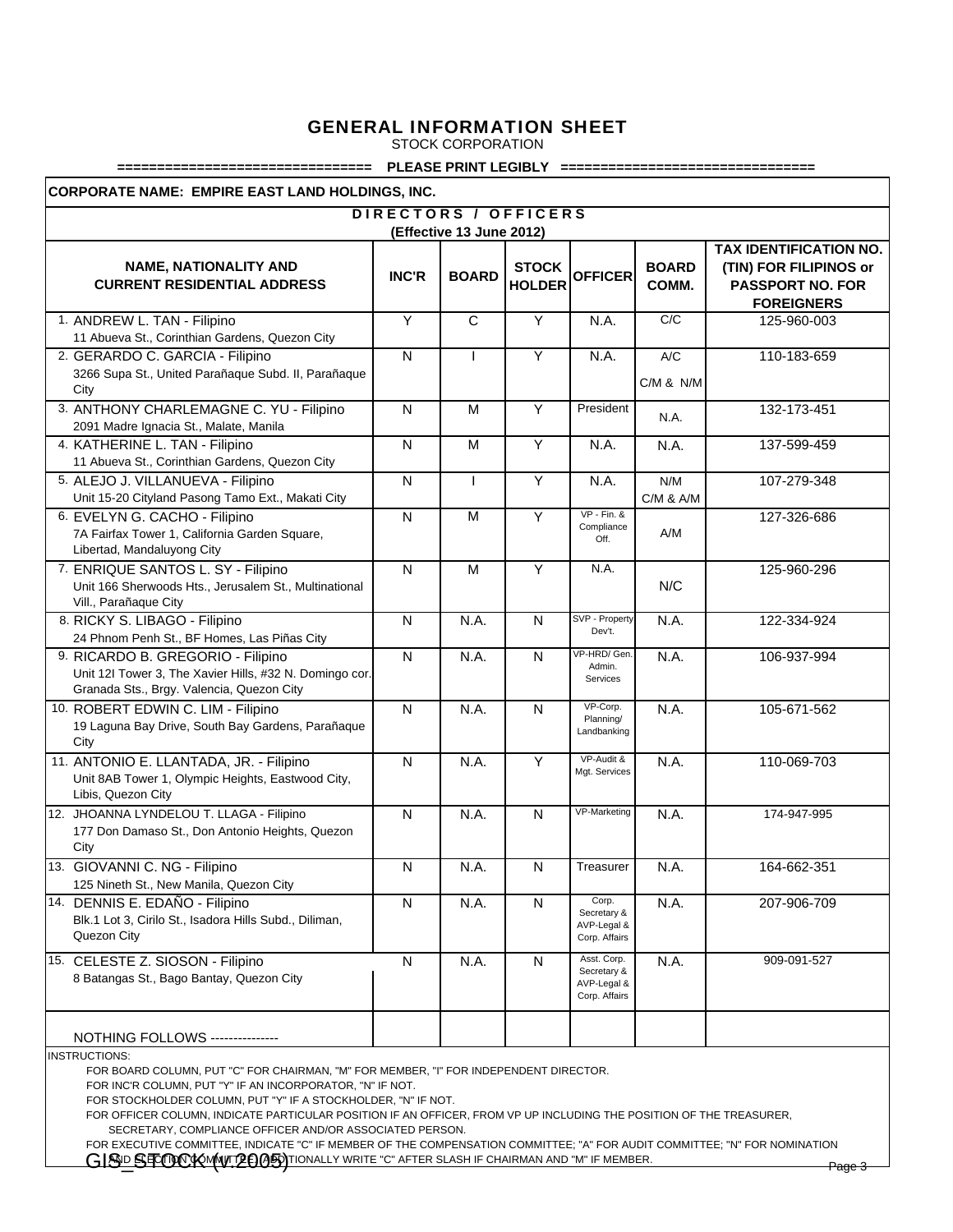STOCK CORPORATION

| PLEASE PRINT LEGIBLY ================================<br>=================================                                                                 |                                                                        |               |                                    |                                             |                             |                                                                                      |  |  |  |  |
|------------------------------------------------------------------------------------------------------------------------------------------------------------|------------------------------------------------------------------------|---------------|------------------------------------|---------------------------------------------|-----------------------------|--------------------------------------------------------------------------------------|--|--|--|--|
| CORPORATE NAME: EMPIRE EAST LAND HOLDINGS, INC.                                                                                                            |                                                                        |               |                                    |                                             |                             |                                                                                      |  |  |  |  |
| <b>TOTAL NUMBER OF STOCKHOLDERS: 13.332</b><br>NO. OF STOCKHOLDERS WITH 1,000 OR MORE SHARES EACH:<br>12.718<br>(As of 31 May 2012)<br>(As of 31 May 2012) |                                                                        |               |                                    |                                             |                             |                                                                                      |  |  |  |  |
| TOTAL ASSETS BASED ON LATEST AUDITED FINANCIAL STATEMENTS:<br>Php25,710,892,512 (consolidated)                                                             |                                                                        |               |                                    |                                             |                             |                                                                                      |  |  |  |  |
| (As of December 31, 2011)                                                                                                                                  |                                                                        |               |                                    |                                             |                             |                                                                                      |  |  |  |  |
| <b>STOCKHOLDER'S INFORMATION</b>                                                                                                                           |                                                                        |               |                                    |                                             |                             |                                                                                      |  |  |  |  |
|                                                                                                                                                            |                                                                        |               | <b>SHARES SUBSCRIBED</b>           |                                             |                             | <b>TAX IDENTIFICATION</b>                                                            |  |  |  |  |
| <b>NAME, NATIONALITY AND</b><br><b>CURRENT RESIDENTIAL ADDRESS</b>                                                                                         | <b>TYPE</b>                                                            | <b>NUMBER</b> | <b>AMOUNT</b><br>(PhP)             | <b>PERCENTAGE</b><br>ΟF<br><b>OWNERSHIP</b> | <b>AMOUNT PAID</b><br>(PhP) | NO. (TIN) FOR<br><b>FILIPINOS or</b><br><b>PASSPORT NO. FOR</b><br><b>FOREIGNERS</b> |  |  |  |  |
| 1. MEGAWORLD CORPORATION                                                                                                                                   | Common                                                                 | 6,416,011,733 | 6,416,011,733.00                   |                                             |                             |                                                                                      |  |  |  |  |
| Filipino                                                                                                                                                   |                                                                        |               |                                    |                                             |                             |                                                                                      |  |  |  |  |
| 28/F The World Centre, 330 Sen. Gil. Puyat                                                                                                                 |                                                                        |               |                                    |                                             |                             | 000-477-103                                                                          |  |  |  |  |
| Avenue, Makati City                                                                                                                                        | <b>TOTAL</b>                                                           | 6,416,011,733 | 6,416,011,733.00                   | 61.1326%                                    | 6,416,011,733.00            |                                                                                      |  |  |  |  |
| 2. PCD NOMINEE CORPORATION                                                                                                                                 | Common                                                                 | 2,366,737,167 | 2,366,737,167.00                   |                                             |                             |                                                                                      |  |  |  |  |
| Filipino                                                                                                                                                   |                                                                        |               |                                    |                                             |                             |                                                                                      |  |  |  |  |
| 37/F Tower I, The Enterprise Center,                                                                                                                       |                                                                        |               |                                    |                                             |                             | 004-710-690                                                                          |  |  |  |  |
| 6766 Ayala Avenue, Makati City                                                                                                                             |                                                                        |               |                                    |                                             |                             |                                                                                      |  |  |  |  |
|                                                                                                                                                            | <b>TOTAL</b>                                                           | 2,366,737,167 | 2,366,737,167.00                   | 22.5506%                                    | 2,366,737,167.00            |                                                                                      |  |  |  |  |
| 3. FIRST CENTRO, INC.                                                                                                                                      | Common                                                                 | 1,088,494,500 | 1,088,494,500.00                   |                                             |                             |                                                                                      |  |  |  |  |
| Filipino                                                                                                                                                   |                                                                        |               |                                    |                                             |                             |                                                                                      |  |  |  |  |
| 7/F 1880. Eastwood Avenue.                                                                                                                                 |                                                                        |               |                                    |                                             |                             | 003-978-174                                                                          |  |  |  |  |
| Eastwood City Cyberpark, Quezon City                                                                                                                       |                                                                        |               |                                    |                                             |                             |                                                                                      |  |  |  |  |
|                                                                                                                                                            | <b>TOTAL</b>                                                           | 1,088,494,500 | 1,088,494,500.00                   | 10.3713%                                    | 1,088,494,500.00            |                                                                                      |  |  |  |  |
| <b>4. PCD NOMINEE CORPORATION</b><br>Non-Filipino                                                                                                          | Common                                                                 | 164,530,595   | 164,530,595.00                     |                                             |                             |                                                                                      |  |  |  |  |
| 37/F Tower I, The Enterprise Center,                                                                                                                       |                                                                        |               |                                    |                                             |                             | 004-710-690                                                                          |  |  |  |  |
| 6766 Ayala Avenue, Makati City                                                                                                                             | <b>TOTAL</b>                                                           | 164,530,595   | 164,530,595.00                     | 1.5677%                                     | 164,530,595.00              |                                                                                      |  |  |  |  |
|                                                                                                                                                            |                                                                        |               |                                    |                                             |                             |                                                                                      |  |  |  |  |
| 5. THE ANDRESONS GROUP, INC.                                                                                                                               | Common                                                                 | 138,133,820   | 138,133,820.00                     |                                             |                             |                                                                                      |  |  |  |  |
| Filipino                                                                                                                                                   |                                                                        |               |                                    |                                             |                             | 290-000-298-167                                                                      |  |  |  |  |
| 7/F 1880, Eastwood Avenue,                                                                                                                                 |                                                                        |               |                                    |                                             |                             |                                                                                      |  |  |  |  |
| Eastwood City, Quezon City                                                                                                                                 | <b>TOTAL</b>                                                           | 138,133,820   | 138,133,820.00                     | 1.3162%                                     | 138,133,820.00              |                                                                                      |  |  |  |  |
| 6. ANDREW L. TAN                                                                                                                                           | Common                                                                 | 24,277,777    | 24,277,777.00                      |                                             |                             |                                                                                      |  |  |  |  |
| Filipino                                                                                                                                                   |                                                                        |               |                                    |                                             |                             |                                                                                      |  |  |  |  |
| c/o 28/F The World Centre, 330 Sen. Gil Puyat                                                                                                              |                                                                        |               |                                    |                                             |                             | 125-960-003                                                                          |  |  |  |  |
| Avenue, Makati City                                                                                                                                        |                                                                        |               |                                    |                                             |                             |                                                                                      |  |  |  |  |
|                                                                                                                                                            | <b>TOTAL</b>                                                           | 24,277,777    | 24,277,777.00                      | 0.2313%                                     | 24,277,777.00               |                                                                                      |  |  |  |  |
| 7. LEE SUI HEE SIMON                                                                                                                                       | Common                                                                 | 16,685,206    | 16,685,206.00                      |                                             |                             |                                                                                      |  |  |  |  |
| Australian                                                                                                                                                 |                                                                        |               |                                    |                                             |                             |                                                                                      |  |  |  |  |
| #78 The Avenue. Nedlands 6009 Western.                                                                                                                     |                                                                        |               |                                    |                                             |                             | N.A.                                                                                 |  |  |  |  |
| Australia                                                                                                                                                  | <b>TOTAL</b>                                                           | 16,685,206    | 16,685,206.00                      | 0.1590%                                     | 16,685,206.00               |                                                                                      |  |  |  |  |
|                                                                                                                                                            |                                                                        |               |                                    |                                             |                             |                                                                                      |  |  |  |  |
|                                                                                                                                                            | SUBTOTAL AMOUNT OF SUBSCRIBED CAPITAL<br>10,214,870,798.00<br>97.3286% |               |                                    |                                             |                             |                                                                                      |  |  |  |  |
|                                                                                                                                                            |                                                                        |               | SUBTOTAL AMOUNT OF PAID-UP CAPITAL |                                             | 10,214,870,798.00           |                                                                                      |  |  |  |  |

*Note: For PDTC Nominee included in the list, please indicate further the beneficial owners owning more than 5% of any class of the company's voting securities. Attach separate sheet, if necessary.* INSTRUCTION: SPECIFY THE TOP 20 STOCKHOLDERS AND INDICATE THE REST AS OTHERS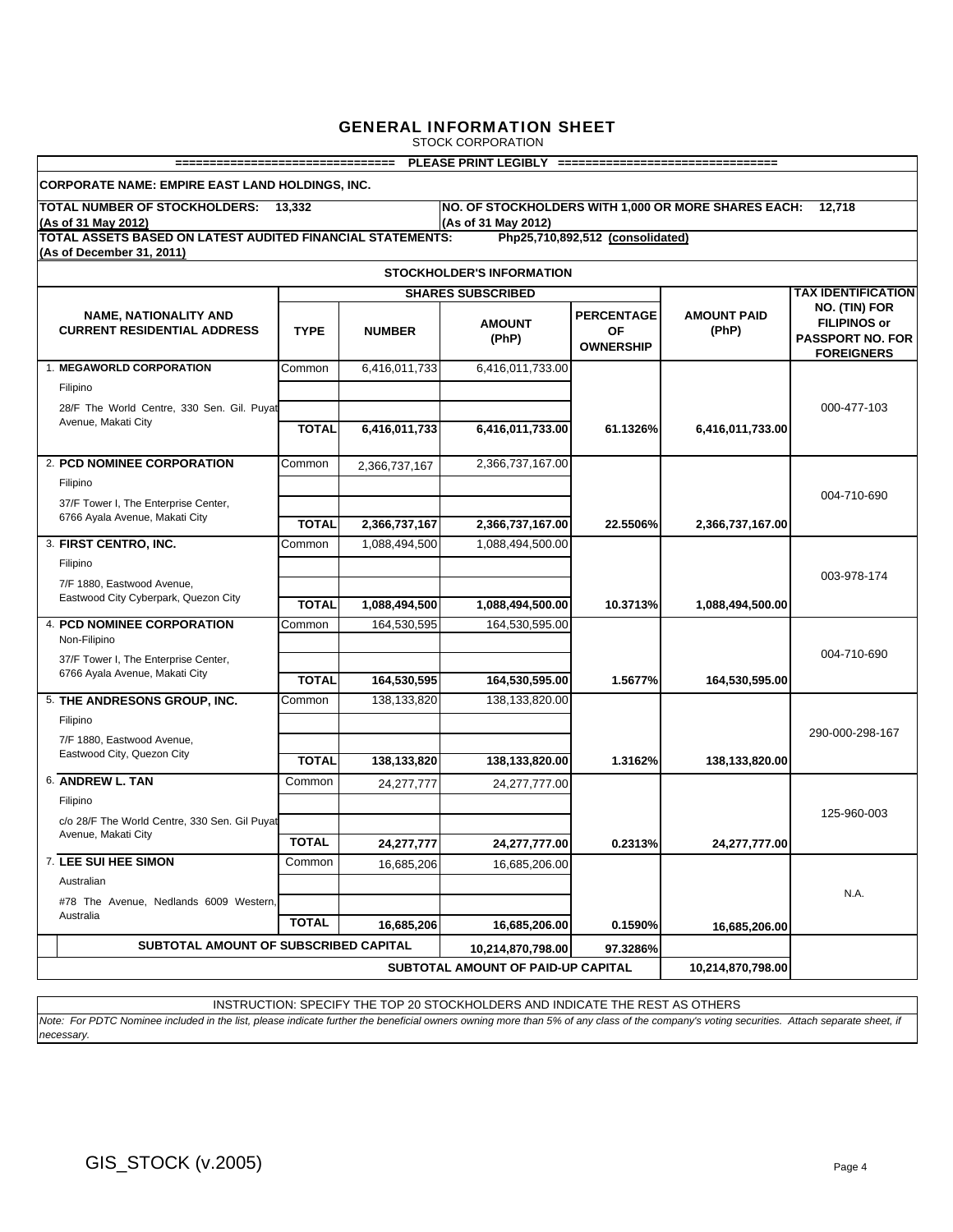STOCK CORPORATION

|                          | ==================================                                                                                                                                                                      |                              |            |                                                                              |                                              | PLEASE PRINT LEGIBLY ==================================    |                                                                                      |  |  |  |
|--------------------------|---------------------------------------------------------------------------------------------------------------------------------------------------------------------------------------------------------|------------------------------|------------|------------------------------------------------------------------------------|----------------------------------------------|------------------------------------------------------------|--------------------------------------------------------------------------------------|--|--|--|
|                          | <b>CORPORATE NAME: EMPIRE EAST LAND HOLDINGS, INC.</b>                                                                                                                                                  |                              |            |                                                                              |                                              |                                                            |                                                                                      |  |  |  |
|                          | TOTAL NUMBER OF STOCKHOLDERS: 13,332<br>(As of 31 May 2012)                                                                                                                                             |                              |            | (As of 31 May 2012)                                                          |                                              | NO. OF STOCKHOLDERS WITH 1,000 OR MORE SHARES EACH: 12,718 |                                                                                      |  |  |  |
|                          | TOTAL ASSETS BASED ON LATEST AUDITED FINANCIAL STATEMENTS:<br>(As of December 31, 2011)                                                                                                                 |                              |            |                                                                              | Php25,710,892,512 (consolidated)             |                                                            |                                                                                      |  |  |  |
|                          |                                                                                                                                                                                                         |                              |            | <b>STOCKHOLDER'S INFORMATION</b>                                             |                                              |                                                            | <b>TAX IDENTIFICATION</b>                                                            |  |  |  |
| <b>SHARES SUBSCRIBED</b> |                                                                                                                                                                                                         |                              |            |                                                                              |                                              |                                                            |                                                                                      |  |  |  |
|                          | <b>NAME, NATIONALITY AND</b><br><b>CURRENT RESIDENTIAL ADDRESS</b>                                                                                                                                      | <b>TYPE</b><br><b>NUMBER</b> |            | <b>AMOUNT</b><br>(PhP)                                                       | <b>PERCENTAG</b><br>E OF<br><b>OWNERSHIP</b> | <b>AMOUNT PAID</b><br>(PhP)                                | NO. (TIN) FOR<br><b>FILIPINOS or</b><br><b>PASSPORT NO. FOR</b><br><b>FOREIGNERS</b> |  |  |  |
|                          | 8. RAMON UY ONG<br>Filipino                                                                                                                                                                             | Common                       | 14,950,000 | 14,950,000.00                                                                |                                              |                                                            |                                                                                      |  |  |  |
|                          | 9 Navarro St., Corinthian Gardens, Quezon City                                                                                                                                                          |                              |            |                                                                              |                                              |                                                            | N.A.                                                                                 |  |  |  |
|                          |                                                                                                                                                                                                         | <b>TOTAL</b>                 | 14,950,000 | 14,950,000.00                                                                | 0.1424%                                      |                                                            |                                                                                      |  |  |  |
|                          | 9. LUCIO W. YAN                                                                                                                                                                                         | Common                       |            |                                                                              |                                              | 14,950,000.00                                              |                                                                                      |  |  |  |
|                          | Filipino                                                                                                                                                                                                |                              | 10,350,000 | 10,350,000.00                                                                |                                              |                                                            | N.A.                                                                                 |  |  |  |
|                          | 537 Lafayette St., Greenhills East,                                                                                                                                                                     |                              |            |                                                                              |                                              |                                                            |                                                                                      |  |  |  |
|                          | Mandaluyong City                                                                                                                                                                                        | <b>TOTAL</b>                 | 10,350,000 | 10,350,000.00                                                                | 0.0986%                                      | 10,350,000.00                                              |                                                                                      |  |  |  |
|                          | 10. SAMUEL CHUA NG &/OR JOCELYN NGO NG ITF<br><b>STEVEN SAMUEL NGO NG</b>                                                                                                                               | Common                       | 7,015,000  | 7,015,000.00                                                                 |                                              |                                                            |                                                                                      |  |  |  |
|                          | Filipino                                                                                                                                                                                                |                              |            |                                                                              |                                              |                                                            | N.A.                                                                                 |  |  |  |
|                          | 809 Ongpin St., Sta. Cruz, Tondo, Manila                                                                                                                                                                |                              |            |                                                                              |                                              |                                                            |                                                                                      |  |  |  |
|                          |                                                                                                                                                                                                         | <b>TOTAL</b>                 | 7,015,000  | 7,015,000.00                                                                 | 0.0668%                                      | 7,015,000.00                                               |                                                                                      |  |  |  |
|                          | 11 UNION PROPERTIES, INC.                                                                                                                                                                               | Common                       | 6,157,808  | 6,157,808.00                                                                 |                                              |                                                            |                                                                                      |  |  |  |
|                          | Filipino                                                                                                                                                                                                |                              |            |                                                                              |                                              |                                                            | N.A.                                                                                 |  |  |  |
|                          | 6/F SSS Makati Bldg., Ayala Avenue cor Herrera<br>Sts., Makati City                                                                                                                                     |                              |            |                                                                              |                                              |                                                            |                                                                                      |  |  |  |
|                          |                                                                                                                                                                                                         | <b>TOTAL</b>                 | 6,157,808  | 6,157,808.00                                                                 | 0.0587%                                      | 6,157,808.00                                               |                                                                                      |  |  |  |
|                          | 12. ALBERTO MENDOZA AND/OR<br>JEANNE C. MENDOZA                                                                                                                                                         | Common                       | 4,444,106  | 4,444,106.00                                                                 |                                              |                                                            |                                                                                      |  |  |  |
|                          | Filipino                                                                                                                                                                                                |                              |            |                                                                              |                                              |                                                            | N.A.                                                                                 |  |  |  |
|                          | #1145 Aguilar St., Tondo, Manila                                                                                                                                                                        |                              |            |                                                                              |                                              |                                                            |                                                                                      |  |  |  |
|                          |                                                                                                                                                                                                         | <b>TOTAL</b>                 | 4,444,106  | 4,444,106.00                                                                 | 0.0423%                                      | 4,444,106.00                                               |                                                                                      |  |  |  |
|                          | 13. EVANGELINE R. ABDULLAH                                                                                                                                                                              | Common                       | 4,324,000  | 4,324,000.00                                                                 |                                              |                                                            |                                                                                      |  |  |  |
|                          | Filipino                                                                                                                                                                                                |                              |            |                                                                              |                                              |                                                            | N.A.                                                                                 |  |  |  |
|                          | 3 Harvard Road, Forbes Park, Makati City                                                                                                                                                                |                              |            |                                                                              |                                              |                                                            |                                                                                      |  |  |  |
|                          |                                                                                                                                                                                                         | <b>TOTAL</b>                 | 4,324,000  | 4,324,000.00                                                                 | 0.0412%                                      | 4,324,000.00                                               |                                                                                      |  |  |  |
|                          | 14 VALENTIN T. KHOE                                                                                                                                                                                     | Common                       | 4,207,434  | 4,207,434.00                                                                 |                                              |                                                            |                                                                                      |  |  |  |
|                          | Filipino                                                                                                                                                                                                |                              |            |                                                                              |                                              |                                                            |                                                                                      |  |  |  |
|                          | 27 11th St., New Manila, Quezon City                                                                                                                                                                    |                              |            |                                                                              |                                              |                                                            | N.A.                                                                                 |  |  |  |
|                          |                                                                                                                                                                                                         | <b>TOTAL</b>                 | 4,207,434  | 4,207,434.00                                                                 | 0.0401%                                      | 4,207,434.00                                               |                                                                                      |  |  |  |
|                          | SUBTOTAL AMOUNT OF SUBSCRIBED CAPITAL                                                                                                                                                                   |                              |            |                                                                              |                                              |                                                            |                                                                                      |  |  |  |
|                          |                                                                                                                                                                                                         |                              |            | 51,448,348.00<br>SUBTOTAL AMOUNT OF PAID-UP CAPITAL                          | 0.4902%                                      | 51,448,348.00                                              |                                                                                      |  |  |  |
|                          |                                                                                                                                                                                                         |                              |            |                                                                              |                                              |                                                            |                                                                                      |  |  |  |
|                          |                                                                                                                                                                                                         |                              |            | INSTRUCTION: SPECIFY THE TOP 20 STOCKHOLDERS AND INDICATE THE REST AS OTHERS |                                              |                                                            |                                                                                      |  |  |  |
|                          | Note: For PDTC Nominee included in the list, please indicate further the beneficial owners owning more than 5% of any class of the company's voting securities. Attach<br>separate sheet, if necessary. |                              |            |                                                                              |                                              |                                                            |                                                                                      |  |  |  |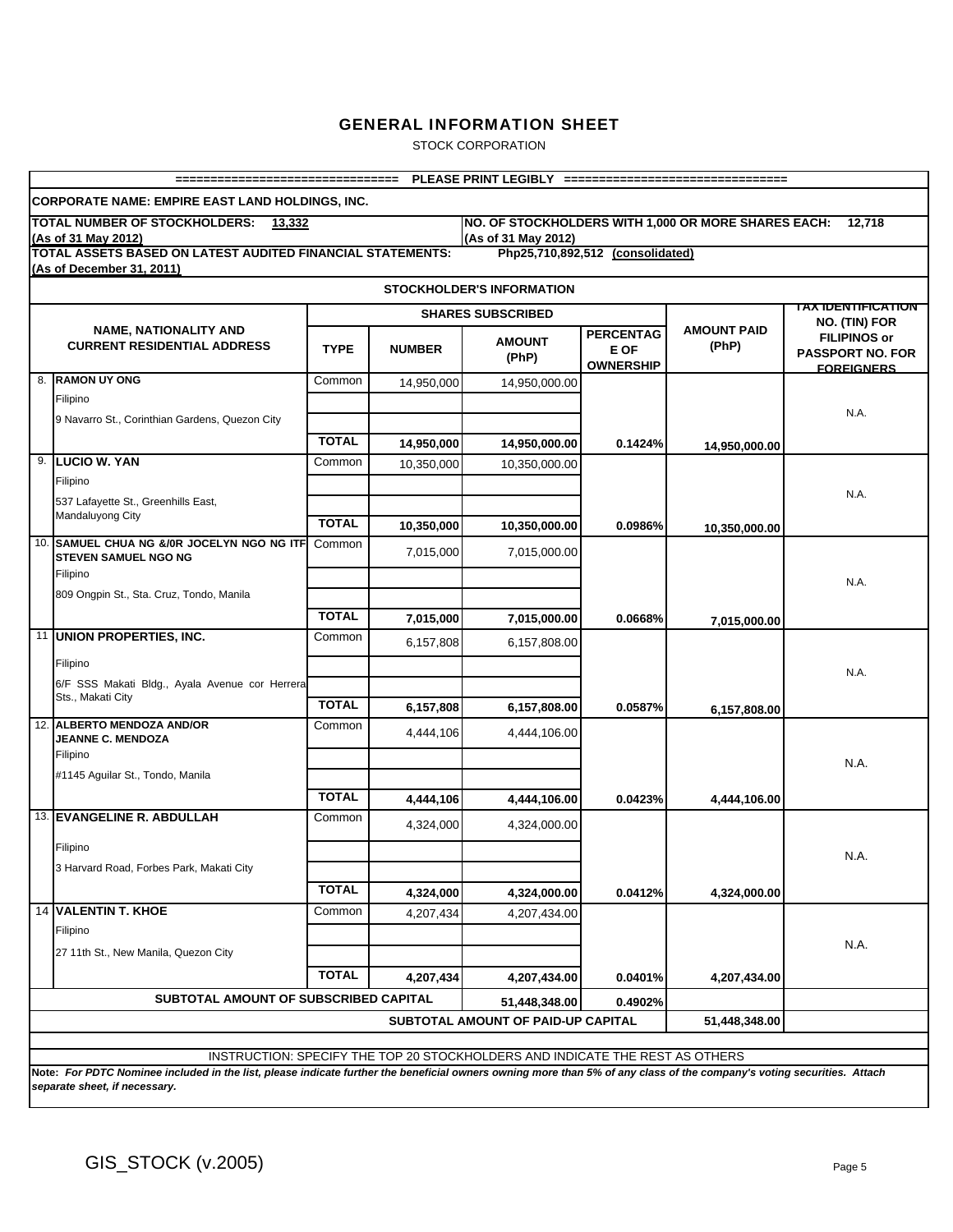STOCK CORPORATION

**==================================== PLEASE PRINT LEGIBLY ==================================**

|                                                                                                                             | <b>CORPORATE NAME: EMPIRE EAST LAND HOLDINGS, INC.</b>                                                                                                                                                  |              |               |                                                                              |                   |                    |                                |  |  |  |
|-----------------------------------------------------------------------------------------------------------------------------|---------------------------------------------------------------------------------------------------------------------------------------------------------------------------------------------------------|--------------|---------------|------------------------------------------------------------------------------|-------------------|--------------------|--------------------------------|--|--|--|
|                                                                                                                             | TOTAL NUMBER OF STOCKHOLDERS: 13,332                                                                                                                                                                    |              |               | NO. OF STOCKHOLDERS WITH 1,000 OR MORE SHARES EACH: 12,718                   |                   |                    |                                |  |  |  |
| (As of 31 May 2012)<br>(As of 31 May 2012)                                                                                  |                                                                                                                                                                                                         |              |               |                                                                              |                   |                    |                                |  |  |  |
| TOTAL ASSETS BASED ON LATEST AUDITED FINANCIAL STATEMENTS:<br>Php25,710,892,512 (consolidated)<br>(As of December 31, 2011) |                                                                                                                                                                                                         |              |               |                                                                              |                   |                    |                                |  |  |  |
|                                                                                                                             | STOCKHOLDER'S INFORMATION (As of 30 April 2012)                                                                                                                                                         |              |               |                                                                              |                   |                    |                                |  |  |  |
| <b>SHARES SUBSCRIBED</b><br><b>TAX IDENTIFICATION</b>                                                                       |                                                                                                                                                                                                         |              |               |                                                                              |                   |                    |                                |  |  |  |
|                                                                                                                             | <b>NAME, NATIONALITY AND</b>                                                                                                                                                                            |              |               |                                                                              | <b>PERCENTAGE</b> | <b>AMOUNT PAID</b> | <b>NO. (TIN) FOR FILIPINOS</b> |  |  |  |
|                                                                                                                             | <b>CURRENT RESIDENTIAL ADDRESS</b>                                                                                                                                                                      | <b>TYPE</b>  | <b>NUMBER</b> | <b>AMOUNT</b>                                                                | <b>OF</b>         | (PhP)              | or PASSPORT NO. FOR            |  |  |  |
|                                                                                                                             |                                                                                                                                                                                                         |              |               | (PhP)                                                                        | <b>OWNERSHIP</b>  |                    | <b>FOREIGNERS</b>              |  |  |  |
|                                                                                                                             | 15. GEORGE T. YANG<br>Filipino                                                                                                                                                                          | Common       | 3,675,400     | 3,675,400                                                                    |                   |                    |                                |  |  |  |
|                                                                                                                             | 24 Sto. Tomas St., Urdaneta Village, Makati                                                                                                                                                             |              |               |                                                                              |                   |                    | 122-326-423                    |  |  |  |
|                                                                                                                             | City                                                                                                                                                                                                    |              |               |                                                                              |                   |                    |                                |  |  |  |
|                                                                                                                             |                                                                                                                                                                                                         | <b>TOTAL</b> | 3,675,400     | 3,675,400                                                                    | 0.0350%           | 3,675,400.00       |                                |  |  |  |
|                                                                                                                             | 16. Zheng Chang Chua<br>Chinese                                                                                                                                                                         | Common       | 3,220,000     | 3,220,000                                                                    |                   |                    |                                |  |  |  |
|                                                                                                                             | Rm. 608 Binondo Plaza                                                                                                                                                                                   |              |               |                                                                              |                   |                    | N.A.                           |  |  |  |
|                                                                                                                             | 850 Alvarado St., Binondo, Manila                                                                                                                                                                       | <b>TOTAL</b> | 3,220,000     |                                                                              |                   |                    |                                |  |  |  |
|                                                                                                                             | 17. Tiong C. Rosario                                                                                                                                                                                    | Common       |               | 3,220,000                                                                    | 0.0307%           | 3,220,000.00       |                                |  |  |  |
|                                                                                                                             | Filipino                                                                                                                                                                                                |              | 3,138,791     | 3,138,791                                                                    |                   |                    |                                |  |  |  |
|                                                                                                                             | TR Mercantile, Unit 1704 East Tower,                                                                                                                                                                    |              |               |                                                                              |                   |                    | N.A.                           |  |  |  |
|                                                                                                                             | PSE Center, Ortigas, Pasig City                                                                                                                                                                         | <b>TOTAL</b> |               |                                                                              |                   |                    |                                |  |  |  |
| 18.                                                                                                                         |                                                                                                                                                                                                         | Common       | 3,138,791     | 3,138,791                                                                    | 0.0299%           | 3,138,791.00       |                                |  |  |  |
|                                                                                                                             | Maximino S. Uy &/or Lim Hue Hua                                                                                                                                                                         |              | 3,105,000     | 3,105,000                                                                    |                   |                    |                                |  |  |  |
|                                                                                                                             | Filipino                                                                                                                                                                                                |              |               |                                                                              |                   |                    | N.A.                           |  |  |  |
|                                                                                                                             | 6th Floor, Cedar Executive Building                                                                                                                                                                     | <b>TOTAL</b> |               |                                                                              |                   |                    |                                |  |  |  |
|                                                                                                                             | Timog Avenue, Quezon City                                                                                                                                                                               |              | 3,105,000     | 3,105,000                                                                    | 0.0296%           | 3,105,000.00       |                                |  |  |  |
| 19.                                                                                                                         | <b>Trans-Asia Securities, Inc.</b>                                                                                                                                                                      | Common       | 3,000,000     | 3,000,000                                                                    |                   |                    |                                |  |  |  |
|                                                                                                                             | <b>Filipino</b>                                                                                                                                                                                         |              |               |                                                                              |                   |                    | N.A.                           |  |  |  |
|                                                                                                                             | 601-S State Center, 333 Juan Luna St.                                                                                                                                                                   |              |               |                                                                              |                   |                    |                                |  |  |  |
|                                                                                                                             | Binondo, Manila                                                                                                                                                                                         | <b>TOTAL</b> | 3,000,000     | 3,000,000                                                                    | 0.0286%           | 3,000,000.00       |                                |  |  |  |
| 20.                                                                                                                         | Luisa Co Li                                                                                                                                                                                             | Common       | 2,902,908     | 2,902,908                                                                    |                   |                    |                                |  |  |  |
|                                                                                                                             | Filipino                                                                                                                                                                                                |              |               |                                                                              |                   |                    | N.A.                           |  |  |  |
|                                                                                                                             | 627 Madrid St., Binondo, Manila                                                                                                                                                                         |              |               |                                                                              |                   |                    |                                |  |  |  |
|                                                                                                                             |                                                                                                                                                                                                         | <b>TOTAL</b> | 2,902,908     | 2,902,908                                                                    | 0.0277%           | 2,902,908.00       |                                |  |  |  |
| 21.                                                                                                                         | <b>OTHERS</b>                                                                                                                                                                                           | Common       | 209,875,008   | 209,875,008.00                                                               |                   |                    |                                |  |  |  |
|                                                                                                                             |                                                                                                                                                                                                         | Preferred    | 285,723,080   | 285,723,080.00                                                               | 1.9997%           |                    | N.A.                           |  |  |  |
|                                                                                                                             |                                                                                                                                                                                                         | Treasury     | 127,256,071   | 127,256,071.00                                                               |                   |                    |                                |  |  |  |
|                                                                                                                             |                                                                                                                                                                                                         | <b>TOTAL</b> | 622,854,159   | 622,854,159.0                                                                |                   | 622,854,159.00     |                                |  |  |  |
|                                                                                                                             | SUBTOTAL AMOUNT OF SUBSCRIBED CAPITAL                                                                                                                                                                   |              |               | 641,896,258.00                                                               | 2.1812%           | 641,896,258.00     |                                |  |  |  |
|                                                                                                                             | TOTAL AMOUNT OF SUBSCRIBED CAPITAL                                                                                                                                                                      |              |               | 10,908,215,404.00                                                            | 100.00%           |                    |                                |  |  |  |
|                                                                                                                             | TOTAL AMOUNT OF PAID-UP CAPITAL<br>10,908,215,404.00                                                                                                                                                    |              |               |                                                                              |                   |                    |                                |  |  |  |
|                                                                                                                             |                                                                                                                                                                                                         |              |               |                                                                              |                   |                    |                                |  |  |  |
|                                                                                                                             |                                                                                                                                                                                                         |              |               | INSTRUCTION: SPECIFY THE TOP 20 STOCKHOLDERS AND INDICATE THE REST AS OTHERS |                   |                    |                                |  |  |  |
|                                                                                                                             |                                                                                                                                                                                                         |              |               |                                                                              |                   |                    |                                |  |  |  |
|                                                                                                                             | Note: For PDTC Nominee included in the list, please indicate further the beneficial owners owning more than 5% of any class of the company's voting securities.<br>Attach separate sheet, if necessary. |              |               |                                                                              |                   |                    |                                |  |  |  |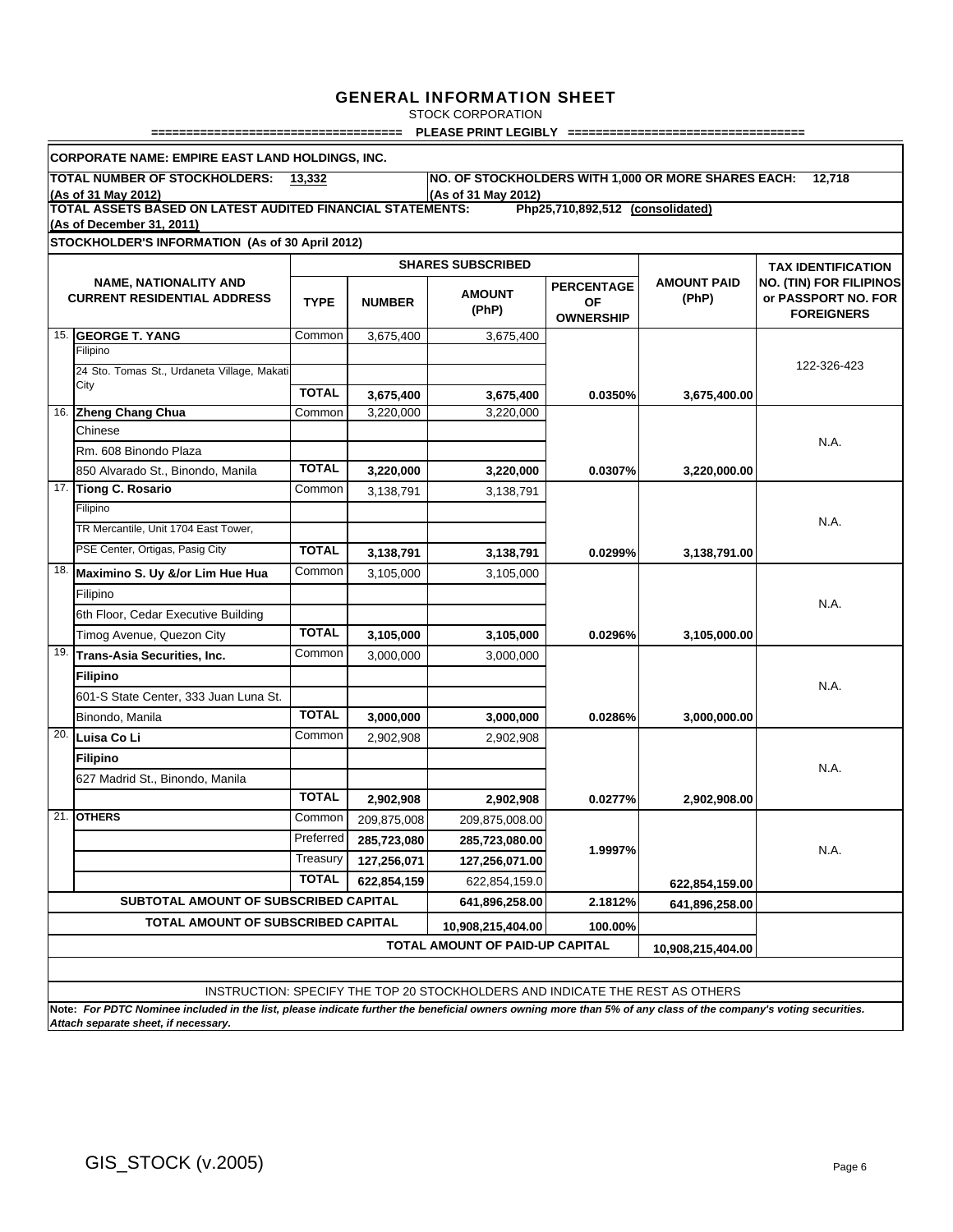STOCK CORPORATION

| <b>CORPORATE NAME: EMPIRE EAST LAND HOLDINGS, INC.</b>                  |                                                                                                                    |                      |                          |             |                                           |               |                                                                   |  |
|-------------------------------------------------------------------------|--------------------------------------------------------------------------------------------------------------------|----------------------|--------------------------|-------------|-------------------------------------------|---------------|-------------------------------------------------------------------|--|
| 1. INVESTMENT OF CORPORATE                                              |                                                                                                                    |                      | <b>AMOUNT (PhP)</b>      |             |                                           |               | <b>DATE OF BOARD</b>                                              |  |
|                                                                         | <b>FUNDS IN ANOTHER CORPORATION</b>                                                                                |                      |                          |             |                                           |               | <b>RESOLUTION</b>                                                 |  |
| 1.1 STOCKS                                                              |                                                                                                                    |                      | <b>N.A.</b>              |             |                                           |               | <b>N.A.</b>                                                       |  |
| <b>1.2 BONDS/COMMERCIAL PAPER</b>                                       |                                                                                                                    |                      | <b>N.A.</b>              |             |                                           |               | <b>N.A.</b>                                                       |  |
| <b>1.3 LOANS/ CREDITS/ ADVANCES</b>                                     | (Issued by Private Corporations)                                                                                   |                      | <b>N.A.</b>              |             |                                           |               | <b>N.A.</b>                                                       |  |
|                                                                         | <b>1.4 GOVERNMENT TREASURY BILLS</b>                                                                               |                      | <b>N.A.</b>              |             |                                           |               | <b>N.A.</b>                                                       |  |
| 1.5 OTHERS                                                              |                                                                                                                    |                      | N.A.                     |             |                                           |               | <b>N.A.</b>                                                       |  |
|                                                                         |                                                                                                                    |                      |                          |             |                                           |               |                                                                   |  |
| <b>2. INVESTMENT OF CORPORATE FUNDS IN ACTIVITIES</b>                   | UNDER ITS SECONDARY PURPOSES (PLEASE SPECIFY:)                                                                     |                      |                          |             | <b>DATE OF BOARD</b><br><b>RESOLUTION</b> |               | <b>DATE OF</b><br><b>STOCKHOLDERS</b>                             |  |
|                                                                         | N.A.                                                                                                               |                      |                          | N.A.        |                                           |               | <u>R.A.T.IEIC.A.T.ION</u><br>N.A.                                 |  |
|                                                                         |                                                                                                                    |                      |                          |             |                                           |               |                                                                   |  |
| 3. TREASURY SHARES                                                      |                                                                                                                    |                      |                          |             | <b>NO. OF SHARES</b>                      |               | % AS TO THE TOTAL<br><b>NO. OF COMMON</b><br><b>SHARES ISSUED</b> |  |
|                                                                         |                                                                                                                    |                      |                          | 127,256,071 |                                           |               | 1.198%                                                            |  |
|                                                                         | 4. UNRESTRICTED/UNAPPROPRIATED RETAINED EARNINGS<br>2,538,081,552 (consolidated)<br>AS OF END OF LAST FISCAL YEAR: |                      |                          |             |                                           |               |                                                                   |  |
| 5. DIVIDENDS DECLARED DURING THE IMMEDIATELY PRECEDING 'N.A.            |                                                                                                                    |                      |                          |             |                                           |               |                                                                   |  |
|                                                                         | <b>TYPE OF DIVIDEND</b>                                                                                            |                      |                          |             | <b>AMOUNT (PhP)</b>                       |               | <b>DATE DECLARED</b>                                              |  |
| <b>CASH (Preferred Shares)</b><br>5.1                                   |                                                                                                                    |                      |                          |             | <b>N.A.</b>                               |               |                                                                   |  |
| <b>STOCK</b><br>5.2                                                     |                                                                                                                    |                      |                          |             | <b>N.A.</b>                               |               |                                                                   |  |
| <b>PROPERTY</b><br>5.3                                                  |                                                                                                                    |                      |                          |             | <b>N.A.</b>                               |               |                                                                   |  |
|                                                                         |                                                                                                                    | <b>TOTAL</b>         |                          |             |                                           |               |                                                                   |  |
| 6. ADDITIONAL SHARES ISSUED DURING THE PERIOD:                          |                                                                                                                    |                      |                          |             |                                           |               |                                                                   |  |
| <b>DATE</b>                                                             |                                                                                                                    | <b>NO. OF SHARES</b> |                          |             |                                           | <b>AMOUNT</b> |                                                                   |  |
| <b>N.A.</b>                                                             |                                                                                                                    | <b>N.A.</b>          |                          |             |                                           | N.A.          |                                                                   |  |
| N.A.                                                                    |                                                                                                                    | N.A.                 |                          |             |                                           | N.A.          |                                                                   |  |
| <b>N.A.</b>                                                             |                                                                                                                    | N.A.                 |                          |             |                                           | <b>N.A.</b>   |                                                                   |  |
| N.A.<br>SECONDARY LICENSE/REGISTRATION WITH SEC AND OTHER GOV'T AGENCY: |                                                                                                                    | N.A.                 |                          |             |                                           | N.A.          |                                                                   |  |
| <b>NAME OF AGENCY:</b>                                                  | <b>SEC</b>                                                                                                         |                      |                          | <b>BSP</b>  |                                           |               | $\overline{\mathsf{c}}$                                           |  |
| <b>TYPE OF</b>                                                          | N.A.                                                                                                               |                      |                          | <b>N.A.</b> |                                           |               | <b>N.A.</b>                                                       |  |
| <b>LICENSE/REGN.</b><br><b>DATE ISSUED:</b>                             | <b>N.A.</b>                                                                                                        |                      |                          | <b>N.A.</b> |                                           |               | <b>N.A.</b>                                                       |  |
| <b>DATE STARTED</b>                                                     | <b>N.A.</b>                                                                                                        |                      |                          | N.A.        |                                           |               |                                                                   |  |
| <b>OPERATIONS:</b>                                                      |                                                                                                                    |                      |                          |             |                                           |               | <b>N.A.</b>                                                       |  |
| TOTAL ANNUAL COMPENSATION OF                                            |                                                                                                                    |                      | <b>TOTAL NO. OF</b>      |             | <b>TOTAL NO. OF</b>                       |               | <b>TOTAL MANPOWER</b>                                             |  |
| DIRECTORS DURING THE PRECEDING                                          |                                                                                                                    |                      | <b>MANAGERS/OFFICERS</b> |             | <b>RANK &amp; FILE</b>                    |               | <b>COMPLEMENT:</b>                                                |  |
| <b>FISCAL YEAR (in PhP)</b>                                             |                                                                                                                    |                      |                          |             | <b>EMPLOYEES:</b>                         |               |                                                                   |  |
| Php 500,000.00                                                          |                                                                                                                    |                      | 48                       |             | 270                                       |               | 318                                                               |  |
|                                                                         | NOTE: USE ADDITIONAL SHEET IF NECESSARY                                                                            |                      |                          |             |                                           |               |                                                                   |  |